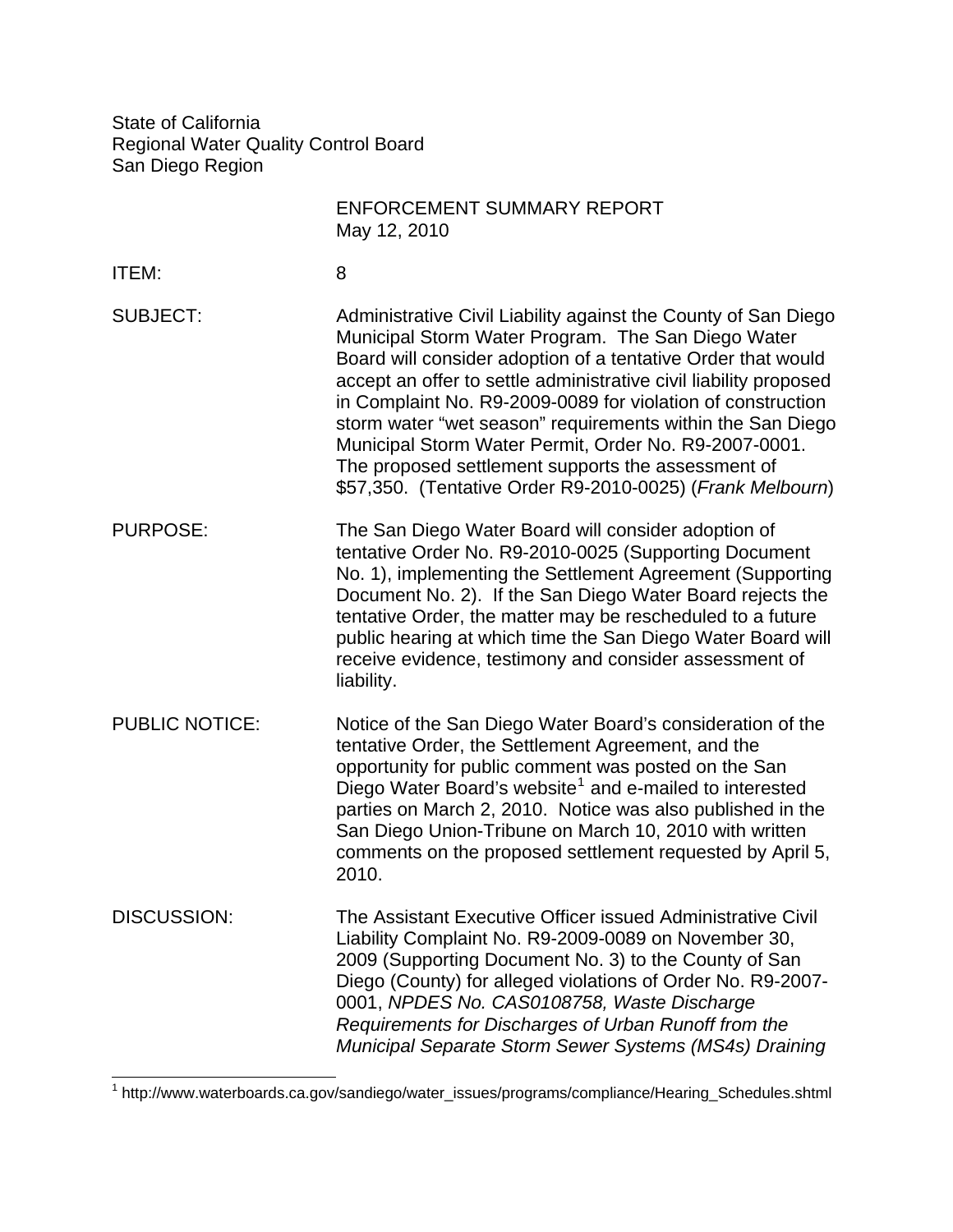*the Watersheds of the County of San Diego, the Incorporated Cities of San Diego County, the San Diego Unified Port District, and the San Diego County Regional Airport Authority* (Permit). The \$77,800 Complaint was issued after the San Diego Water Board discovered that the County amended its Storm Water Ordinance by redefining the "Wet Season." The County, on March 8, 2008 changed their Ordinance start date for the "Wet Season" definition from October 1 to November 11. The Permit requires "Wet Season" activities to begin on October 1, and accordingly, the County's storm water program requires more stringent pollution prevention and reduction during the "Wet Season." The "Wet Season," especially the first storm of the year is when pollutants are most likely to be discharged to receiving waters.

The Complaint alleges that by removing the first 40 days of the "Wet Season," the County increased the likelihood that pollutants would be discharged in two ways:

1) The County inspects construction sites at a greater frequency during the "Wet Season" therefore some construction sites were not inspected, or had fewer inspections during this disputed period.

2) The County, when it did inspect sites during the disputed period, applied a lesser BMP standard. Therefore, when there were storm events during the disputed 40-day period of 2007 and 2008, the construction sites may have had no BMPs or inadequate BMPs to counter erosion and sedimentation.

## Compliance with the Permit

The County regained compliance with the Permit, On August 5, 2009, when it revised its ordinance and changed its "Wet Season" definition to be consistent with the Permit definition of "Wet Season" as the timeframe from October 1 through April 30.

## Liability Amount

After issuance of the Complaint, the Prosecution Team and County Staff entered into settlement negotiations. A proposed settlement was reached, whereby the County agreed to pay a liability of \$57,350. The liability amount recoups the economic benefit enjoyed by the County (\$19,771) and the San Diego Water Board staff costs (\$20,929).